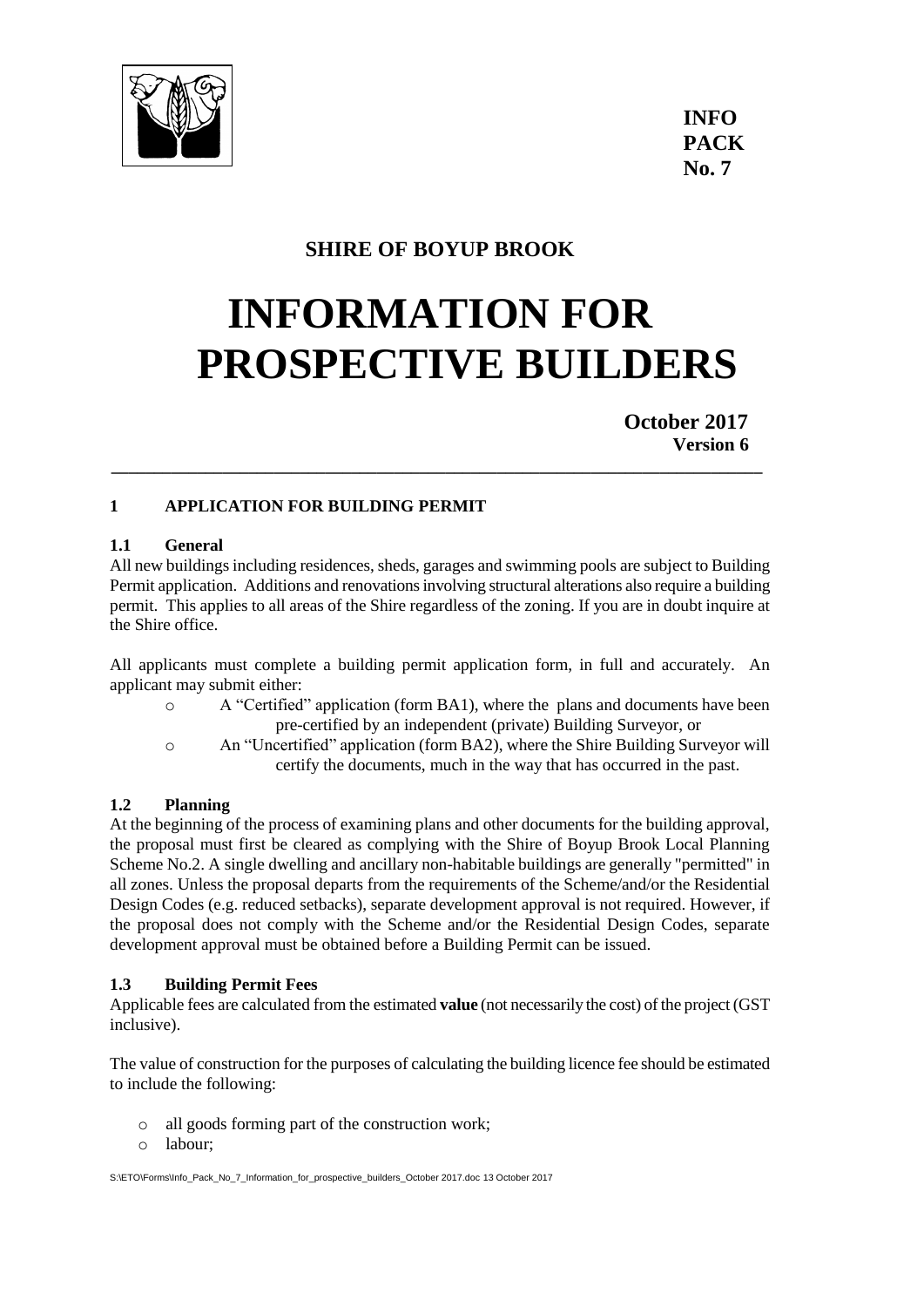- o all costs associated with design and preparation of plans etc.
- o all services (including septic tank installation);
- o fees payable;
- o overheads; and
- o profit

It is Council's policy that Building Permit applications be scrutinised in terms of estimated value of the proposed construction in accordance the *Building Regulations 2012*. Council's Building Surveyor is authorised to set minimum estimated values for various methods of construction to assist in its assessment of applications.

If an applicant does not agree with the estimated value which has been calculated, the applicant may be required to submit such supporting evidence on construction value as considered necessary by the Building Surveyor to enable a revision of the estimated value.

The most common building permit fees are as follows:

- o Shire fee for an "Uncertified" application 0.32% of the estimated value, with a minimum of \$97.70
- $\circ$  Shire fee for a "Certified" application 0.19% of the estimated value, with a minimum of \$97.70
- $\circ$  Building Services Levy (BSL) \$61.65 for an estimated value up to \$45,000, and 0.137% where the estimated value is greater
- $\circ$  Construction Training Fund (CTF) 0.2% of the estimated value for projects above \$20,000 and
- $\circ$  Where the estimated value is below \$20,000, the minimum fees for an application, is \$159.35 (incorporating BSL)
- o Septic tank fee -for projects that require wastewater system a standard fee of \$236.00 applies.
- $\circ$  A planning application fee may also apply. Planning up to \$50,000 incurs a \$147.00 fee.

#### *Building Permit and Planning Application Exemption*

The following types of construction do not require a Building Permit or a Planning Application unless the property contains a designated heritage place or is located within the Heritage Area. However, you should notify the Shire when undertaking such works because you must still meet ordinary building requirements related to structure, footings and set-backs.

- $\circ$  A freestanding Class 10a building (e.g. garden shed etc.) less than 10m<sup>2</sup> and 2.4m high.
- o A pergola attached to a house and no more than 20m² and 2.4m high.
- o A rainwater tank of 5,000 litres or less.
- o Renovations, repairs or maintenance that do not change the floor area, that does not affect the structure, that does not change the classification and uses similar materials to those being replaced. There are also other conditions.
- o Attachment of photovoltaic or solar panels to the roof of a building.
- o Temporary office shed, or toilet to be used by a builder during a construction project.
- o Erection of a fence (other than a swimming pool fence). Other conditions apply.
- o Erection of a mast or antenna (max 3m high or 2m above a building to which it is attached).
- o Retaining wall no more than 0.5m high and not associated with other building work or the protection of a boundary. Other conditions apply.

Discuss with the Shire before proceeding.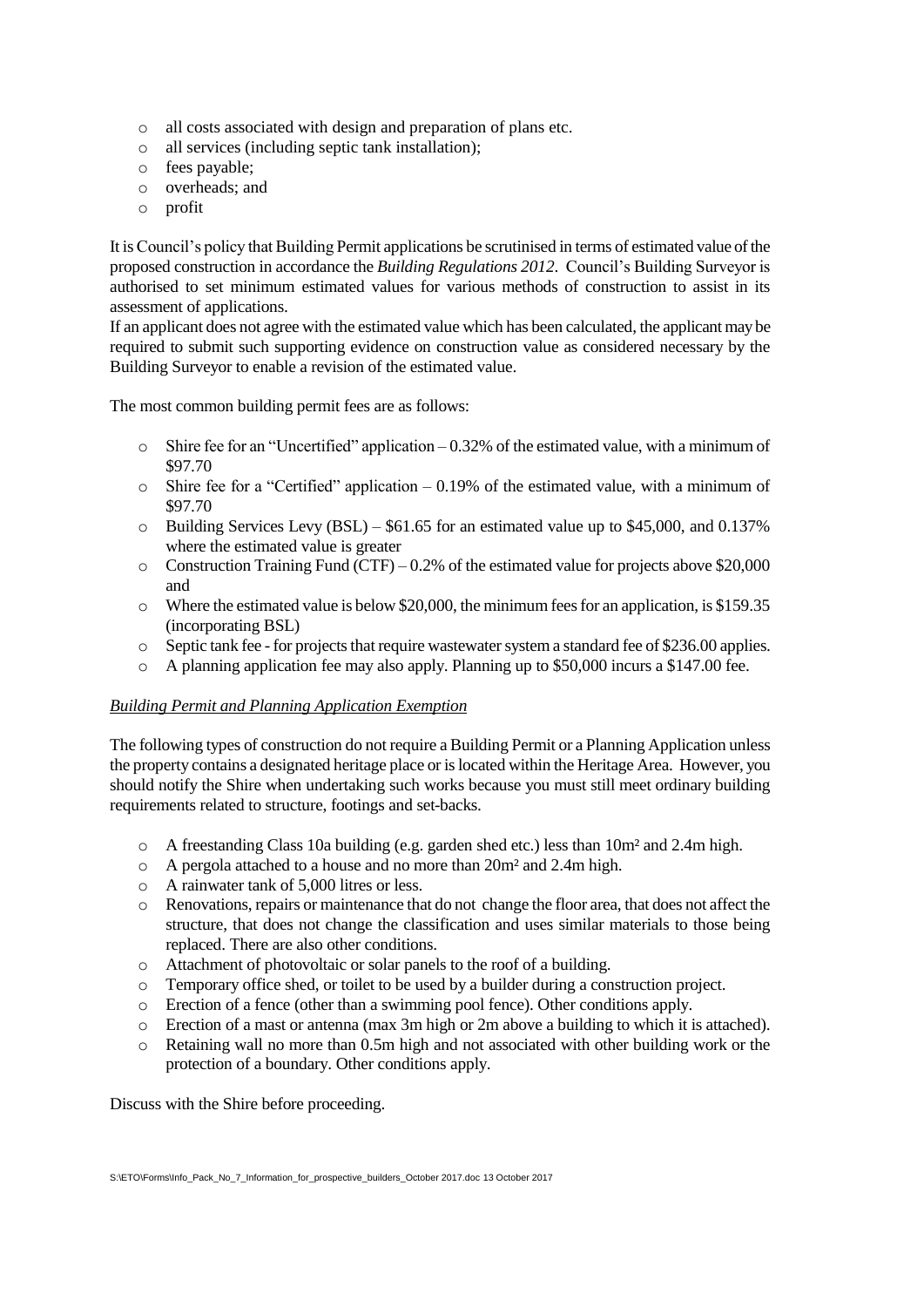#### *Fee Exemption*

The payment of building permit fees (Shire component) by sporting, charitable and other community groups may be waived for building works up to the construction value of \$10,000. However, the Building Services levy of \$61.65 will still apply, since this is only collected by the Shire. Building construction works exceeding \$10,000 will only be considered for exemption by the Council if the works are fully funded by the community group and/or the Shire. Building Services and Construction Training Fund levies may still apply.

#### *Refunds*

Where a building project is abandoned and a refund of building permit fee is sought by the holder of the building permit: -

- 1. 50% of the fees paid will be reimbursed if the claim is made within 12 months of issue of the building permit where no building work has commenced and;
- 2. No refunds are payable after expiry of 12 months from date of issue of the permit, as the permit is then void.

## *Duration and Extension to Licences*

Building permits are ordinarily issued for a two year period.

Extension of time or renewal of a Building Permit is to be limited to 12 months per extension and a fee of \$97.70 applies.

#### **2 PLANS AND DOCUMENTATION**

Every person making a Building Permit application will need to supply the following plans and documentation. Not all items will apply to all applications.

#### **2.1 Building Details**

Two complete sets of drawings (to scale not less than 1:100) showing;

- o A plan view of every storey
- o At least two elevations of the proposed building
- o One or more sections, transverse or longitudinal
- o The heights of each storey
- o Footing details or subfloor structure
- o Foundation details such as earthworks, cut and fill and retaining walls where relevant.
- o Engineer certification where required
- o An energy assessment for habitable buildings (Zone 6)
- o Construction of the walls, floors and roofs; and
- o Any other information that the Building Surveyor may require, all clearly figured and dimensioned.

#### **2.2 Block Details**

A block/site and drainage plan (to scale not less than 1:500) showing:

- o Street names, lot number, and title reference to the site with the north point clearly marked,
- o The size and shape of the site:
- o The exact dimensions and position of proposed new buildings and of any existing building on the site, including distances from the boundaries.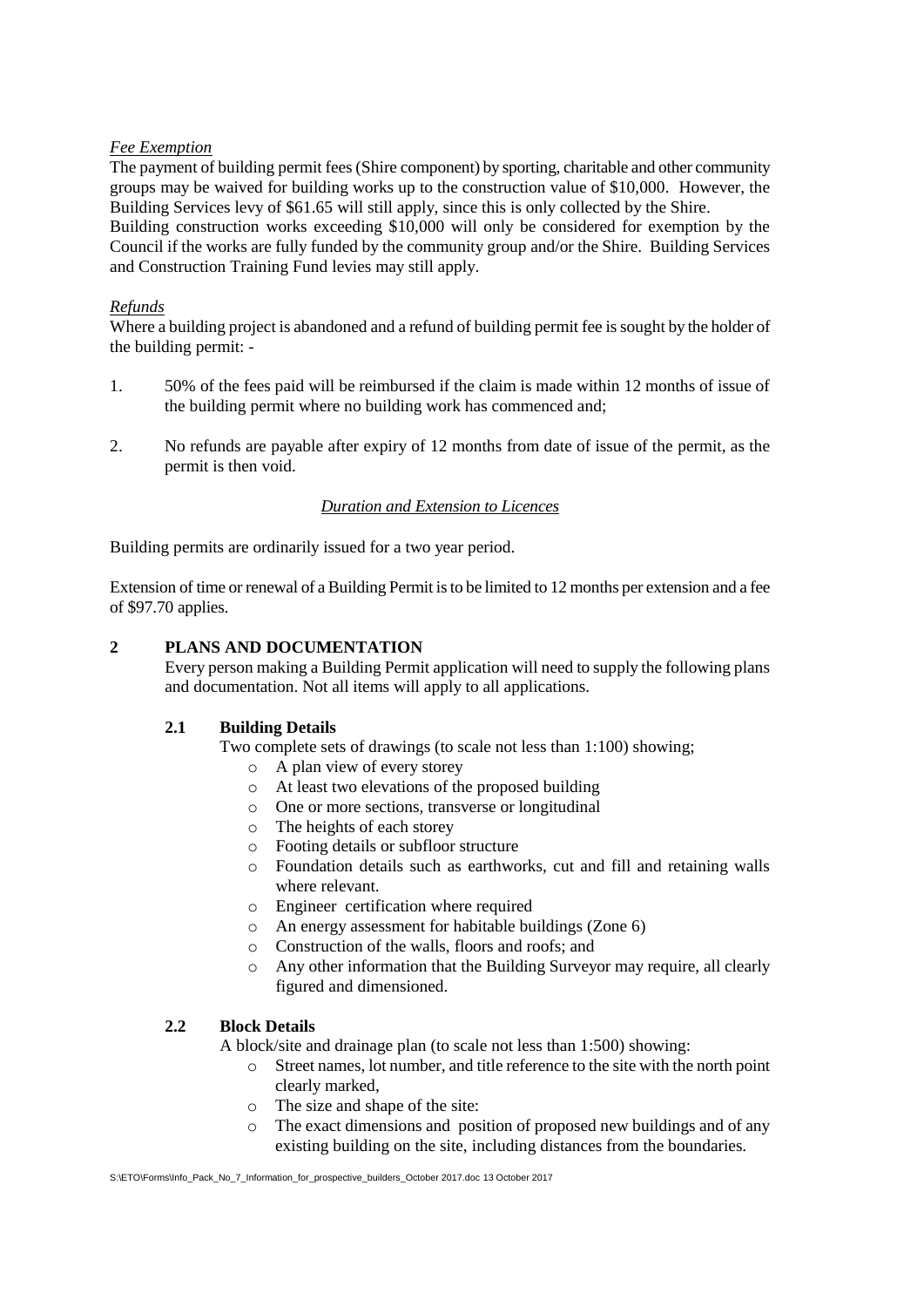- o The relative levels and contours of the site with respect to the street or way adjoining;
- o The position and size of any septic tanks and leach drains and existing stormwater drains;

## **2.3 Specifications**

Two copies of specifications or schedule of materials are required describing materials to be used in the construction and, where not indicated in the drawings, the sizes thereof together with all other information not shown on the drawings, which is necessary to show that the building will, if constructed in accordance with the specifications, comply with the provisions of the Building Code of Australia.

#### **2.4 Information relevant to application as per checklist on last page**

- o Bushfire Attack Level Assessment (for habitable buldings in a bushfire prone area)
- o Owner Builder Approval
- o Indemnity Insurance Certificate
- o Water Corporation Clearnance
- o Septic Tank Application
- o All fees and forms to be lodged with the application.

#### **3 ENGINEERING DETAIL**

**3.1** Applications involving the construction of concrete footings and slabs will need to be supported by appropriate engineering detail.

The required detail shall include:

- o Site classification as per Australian Standard 2870
- o Selection of appropriate design from AS2870 or alternative design certified to comply with the provisions of the Building Code of Australia
- o Drainage requirements (ie., cut off and/or sub soil drainage) to maintain footing performance.
- **3.2** Supporting engineering detail may also be required for buildings constructed of rammed earth, mud brick, stone walls or similar materials.
- **3.3** Two storey constructions will require structural engineer's certification prior to approval.
- **3.4** Beams supporting roof timbers over 4 metre span and steel roof spans of 6.0 metres and more will require structural engineer's certification.

#### **4 CONSTRUCTION TRAINING FUND(CTF) LEVY**

Should the estimated cost of construction exceed \$20,000 a completed a Construction Training Fund (CTF) levy payment form must accompany all applications.

Note: The levy payment equates to 0.2% of the value of construction work.

#### **5 BUILDING PERMIT - KERB DEPOSIT**

It is the Council policy to require recipients of a building permit to lodge a bond (in-town projects) to cover any likely damage that may be caused to Council's roads, kerbing and or footpaths during the time of construction. The bond is to be lodged prior to the issue of a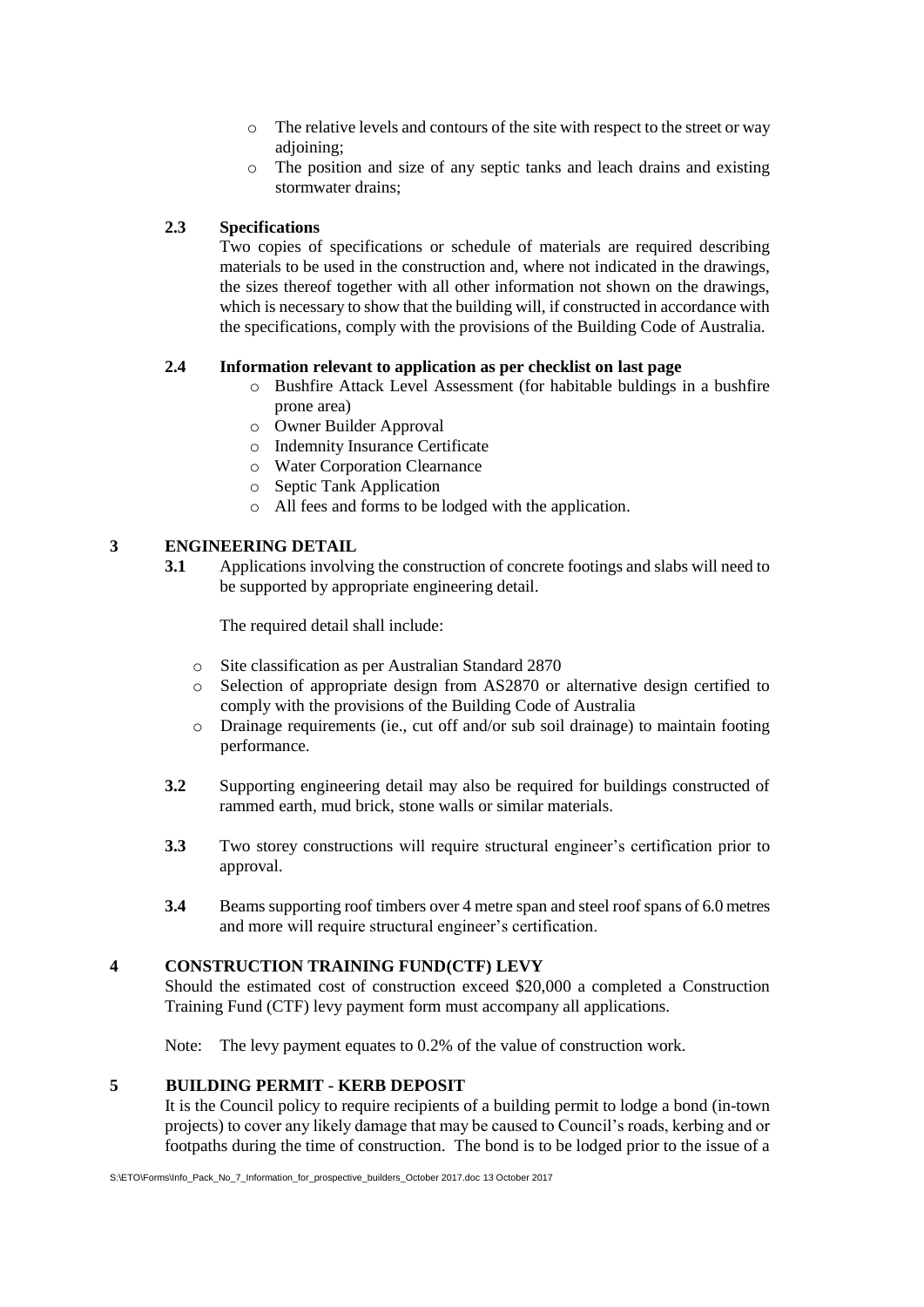#### building permit.

The Council will establish the amount of bond and include the same in its annual schedule of fees and charges. The amount of the bond will be reviewed annually as part of the budget process.

#### **6 OWNER BUILDER REQUIREMENTS**

The *Building Services (Registration) Act 2011* requires that any construction work exceeding \$20,000 in value must be carried out by a Registered Builder.

Land owners wishing to undertake their own building work must apply to the WA Building Commission WABC), if the proposed value of construction exceeds \$20,000. A fee is to be lodged with the application.

Owner Builder approval can be obtained for the construction of:

- o A detached house;
- o A class 10 building (e.g. shed or similar)
- o A small commercial building.

After WABC approval has been obtained, the Owner Builder must also obtain a building permit from the Shire of Boyup Brook.

Further information can be obtained from the Building Commission website on [www.buildingcommission.wa.gov.au](http://www.buildingcommission.wa.gov.au/)

#### **7 HOME INDEMNITY INSURANCE**

The Home Building Contacts Act 1991 require registered builders to take out indemnity insurance before they obtain a building permit to perform **residential work over \$20,000.**

#### **7.1 Builders**

Builders who carry out residential building work for another person under a residential building contract will have to take out indemnity insurance against loss of deposit, failure to complete the building work and failure to rectify faulty or unsatisfactory workmanship during the six year insurance period following practical completion.

#### **7.2 Owner Builders**

An owner builder who obtains Building Permit from a local government authority and then decides to sell the residence within seven years of obtaining that licence, will be required to take out indemnity insurance to cover subsequent owners against failure to rectify faulty or unsatisfactory workmanship for the balance of the seven year period, from the date of obtaining the licence.

#### **8 WASTEWATER DISPOSAL**

#### **Septic Tank / Leach Drain Installation**

Should the proposed building works involve the installation of septic tanks and leach drains an "Application to Construct or Install an Apparatus for the Treatment of Sewage" form must be completed and submitted to the Shire with the Building Permit application. Refer to Info-Pack No. 2 for further details.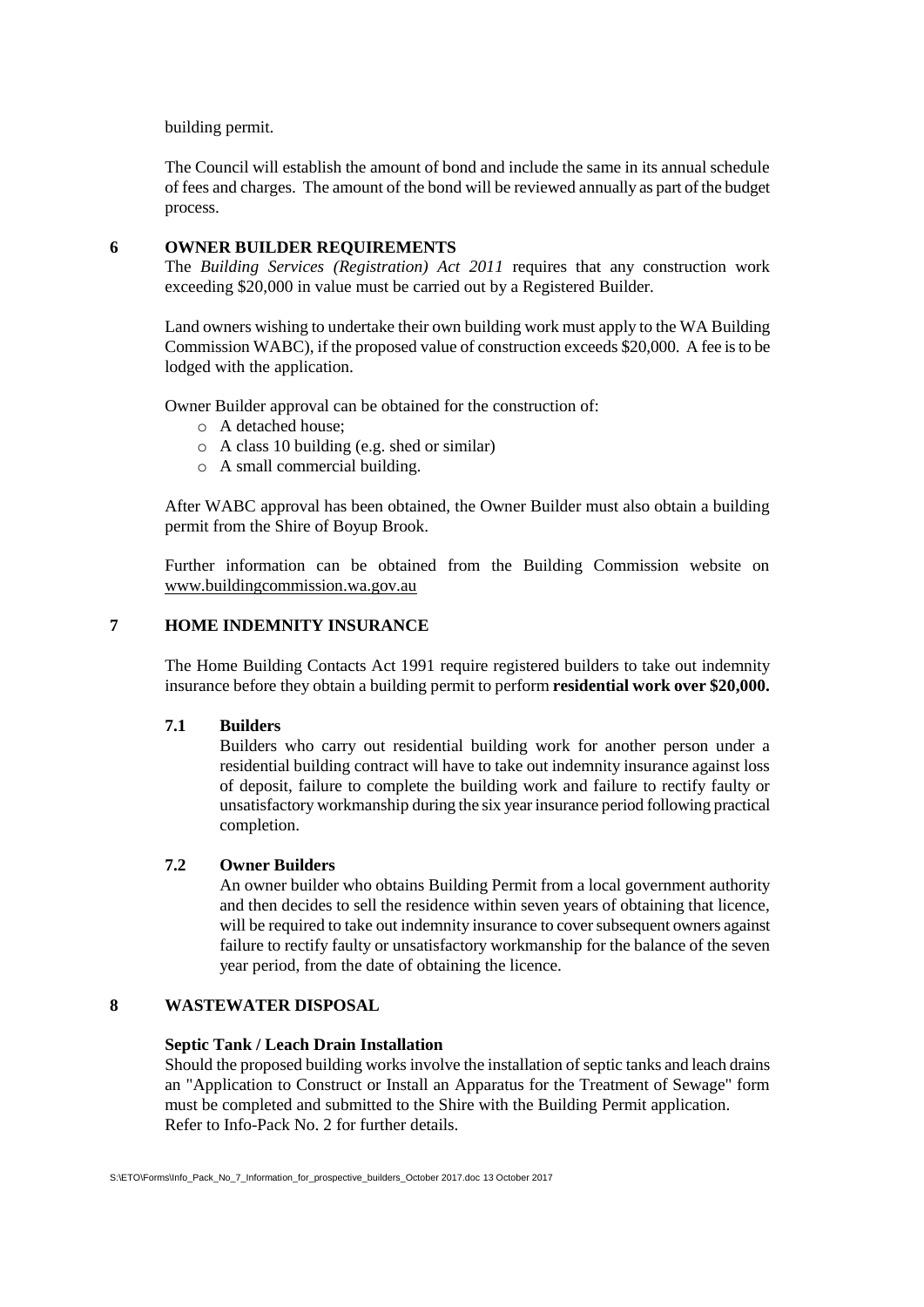#### **9 BUILDING STORMWATER DRAINAGE**

Every owner of a building whether on residential, commercial, industrial, special rural or rural zoned land is responsible for ensuring that adequate guttering and down pipes are provided to carry the stormwater from an "average" rain storm, and dispose of the storm water away from the foundations of all building on the property, or buildings on adjoining property preferably onto a road way (with approval from the Manager, Works and Services) then flow through the road stormwater/drain water drainage system.

#### **10 DEPARTMENT OF FIRE & EMERGENCY SERVICES (DFES)**

The *Building Regulations, 2012* require that certain applications for Building Permit, for building Classes  $2 - 9$  (not houses, sheds etc.) to be submitted to DFES to ensure compliance with the fire safety provisions of the Building Code of Australia.

#### **11 TOWN PLANNING APPROVAL**

The Boyup Brook Town Planning Scheme #2 specifies allowable development criteria such as:

- i) permitted land/building uses
- ii) building setbacks etc.

Depending on the type of development, planning approval may need to be granted by the Council. While this is not usually required for simple residential construction, it may apply to commercial or industrial developments.

## **12 POLICY PROVISIONS**

In addition to legislative provisions, Council has adopted policies that relate to health, building and planning matters, which may carry additional requirements:

Council Policies related to the issue of a Building Permit are:

- (a) Building Permit Fees
- (b) Building Permit Kerb Deposits
- (c) Buildings Set-out by Licensed Surveyor
- (d) Building Application Land without Legal Access
- (e) Building Approvals Variations of "R" Codes
- (f) Building Stormwater Drainage
- (g) Resited Transportable Residences (see Info-pack No.13)
- (h) Building with Bush Timber
- (i) Building Materials Standards in Industrial and Light Industrial Areas
- (j) Outbuildings (see Info-pack No.6)
- (k) Aged Accommodation (Granny Flats) Special Rural Zone
- (l) Temporary Accommodation Owner Builder (see Info-pack No.10)

Policy provisions can be discussed with the Environmental Health/Building Officer.

#### **12 (c) Buildings – Set-out by Licensed Surveyor**

It is Council's policy that the following condition be imposed on all building licences Issued for all developments excluding single residential buildings, outbuildings, etc. That is, the condition is to be imposed on duplexes, group residential, commercial, industrial and the like.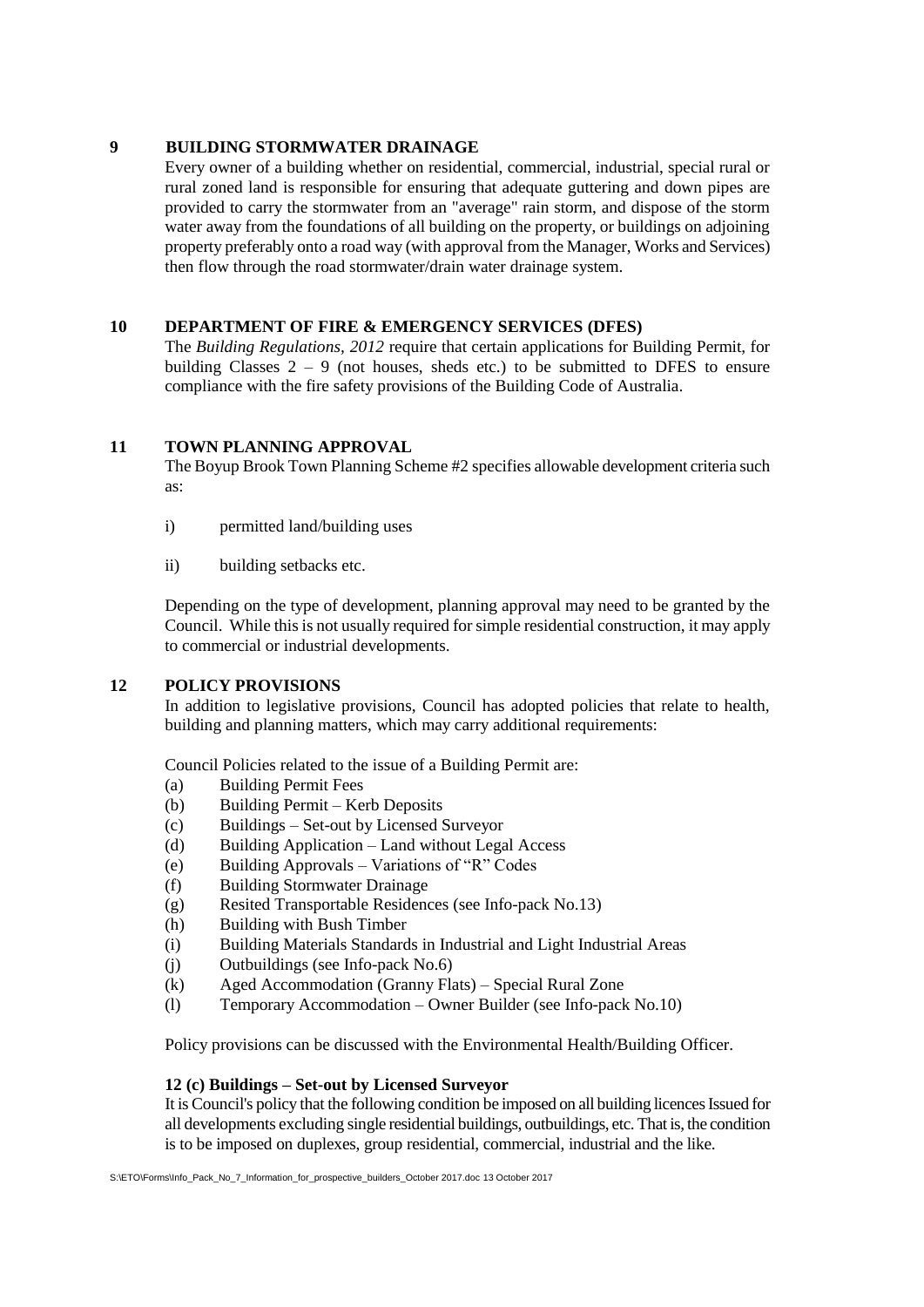All buildings, excluding single residential buildings, outbuildings, etc, are to be set out by a licensed surveyor. The set out is not to occur unless the boundaries of the lot have been reestablished by a licensed surveyor who confirms that the survey pegs determining the lot boundaries are correctly positioned.

#### **12 (d) Building Application – Land without Legal Access**

Should the Building Surveyor become aware that legal access to the land which is subject of a Building Permit application is in question, the applicant is to be advised that:

- o as far as the Council is aware, no legal access to the land exists;
- $\circ$  to seek legal opinion on his position regarding continued access to the land, prior to commencement of building operations; and
- o the Shire is under no legal obligation to provide legal access to the land at present or any time in the future.

#### **12 (e) Building Approvals – Variations of "R" Codes Standard Set-backs for Single Storey Residences**

| $\circ$  | Residual/Urban-                       |                    |
|----------|---------------------------------------|--------------------|
|          | Walls without major opening<9 Metres  | $1.0m$ (side only) |
|          | Walls without major openings>9 metres | $1.5m$ (side only) |
|          | Walls with major openings             | $1.5m$ (side only) |
| $\circ$  | Special Rural                         | Various            |
| $\Omega$ | Rural                                 | 10m (any boundary) |
|          |                                       |                    |

o The front and rear setbacks for a one storey dwelling in a residential/urban zone is 6.0 metres.

#### **Standard Corner Lot Set-backs – Commercial and Industrial**

These are set under the Town Planning Scheme No 2 as follows

| <b>ZONE</b>           | <b>MINI</b><br><b>MUM</b> | <b>MINIMUM</b><br><b>SETBACK</b> | <b>MINIMUM</b><br><b>FRONTAGE</b> |     |            | <b>REMARKS</b>                                           |
|-----------------------|---------------------------|----------------------------------|-----------------------------------|-----|------------|----------------------------------------------------------|
|                       | <b>LOT</b><br><b>SIZE</b> | S                                | Front Side Rear                   |     |            |                                                          |
| Commercial            |                           | 5m                               | <b>Nil</b>                        | Nil | <b>Nil</b> | Building Code of<br>Setbacks<br>per<br>as<br>Australia   |
| Light<br>Industrial   | 1,000<br>m <sup>2</sup>   | 20m                              |                                   |     | 3          | Fencing and landscaping as per Council's<br>requirement  |
| General<br>Industrial | 2,000<br>$m^2$            | 20m                              | 11                                | 10  | 5          | Fencing and Landscaping as per Council's<br>requirements |

Council approval is required to relax the setback standards.

Where planning application is made in relation to exemption or significant variation from any provisions of the "R" Codes, the applicants will be required to provide proof that affected neighbours have been notified in writing of intended developments, thereby giving them opportunity to submit comments to Council.

#### **12 (f) Building with Bush Timber**

Should a building application be submitted for a dwelling whereby the applicant wishes to utilise 'bush timber' for any external uprights on the building then that timber shall comply with the following :-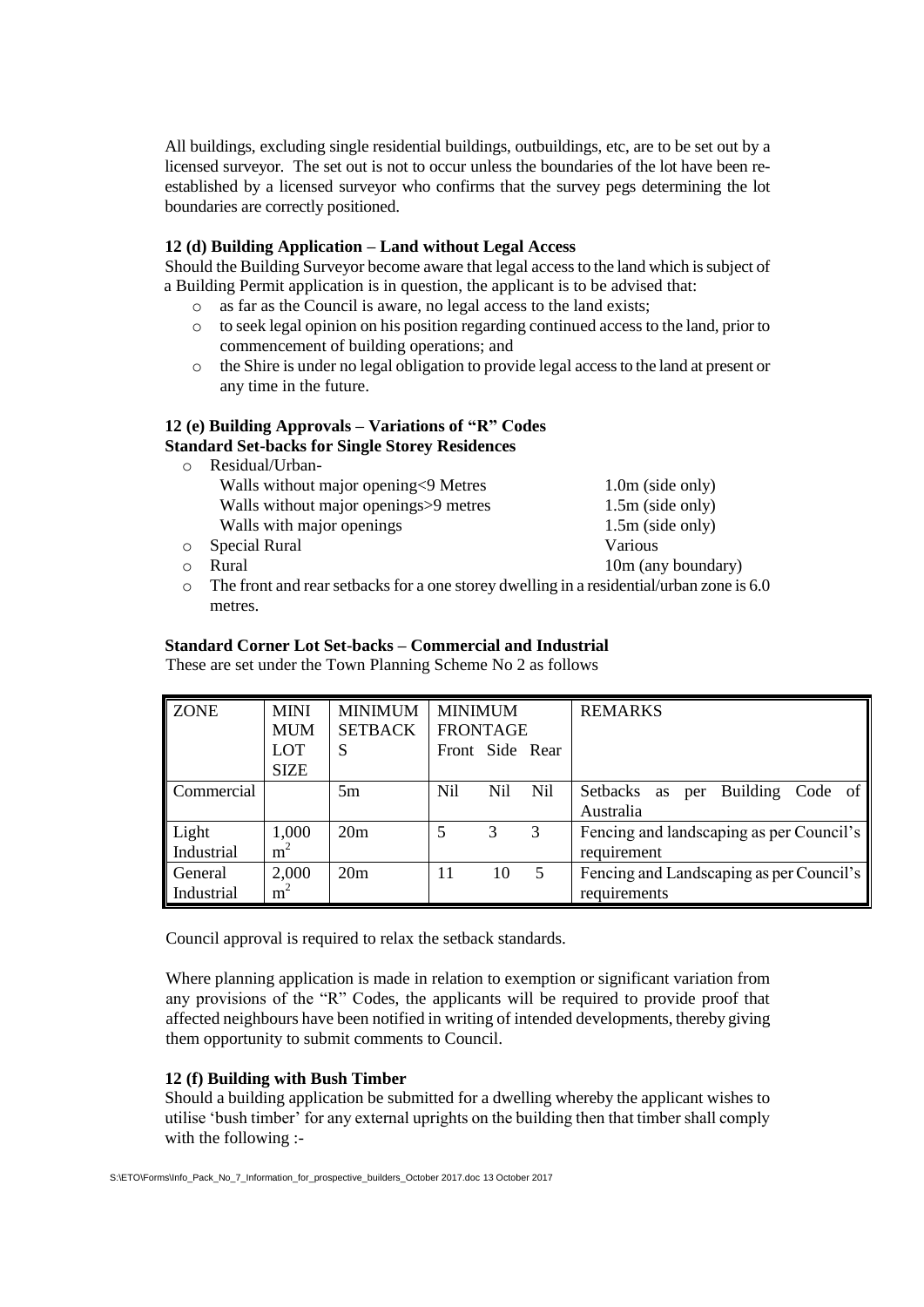- o Timber may only be selected from the following:
	- White Gum (Wandoo)
	- Jarrah
	- Karri
- o All timber upon erection is to have no more than 0.5 degree variance from the straight perpendicular which is equivalent to 20 mm distance from the perpendicular at 2400 mm above ground level.
- o All timber is to be of uniform size and length.
- o All bark shall be removed and branches shall be cut off at the main trunk to render a smooth surface.
- o Timber shall be sealed to render a finished surface which is impervious (to water).

**Enquiries may be made by phone on 9765 1200, by visiting the Shire office between 8.30am and 4.30pm, or by contacting us via email at [shire@boyupbrook.wa.gov.au](mailto:shire@boyupbrook.wa.gov.au)**

#### **DISCLAIMER**

This information sheet is a guide only. Verification with original local laws, Acts, Planning Schemes, and other relevant documents is recommended for detailed references. The Shire of Boyup Brook accepts no responsibility for errors or omissions.

#### **BUILDING APPLICATION CHECKLIST**

Please use the following checklist when submitting your application for Building Permit application. Please note that some of the items on the list may not apply to your specific proposal. If you have any queries regarding what information is required, please refer to the appropriate section in the Guide or contact Building Surveyor.

## **INFORMATION REQUIRED**

| Planning Approval Application - (letter and plans)                                                                                                                                                                                            |  |  |  |
|-----------------------------------------------------------------------------------------------------------------------------------------------------------------------------------------------------------------------------------------------|--|--|--|
| Building Permit Application form (completed in-full and accurately)<br>Uncertified application (where Council's Building Surveyor will assess); or<br>$\circ$<br>Certified application (where a private Building Surveyor is used)<br>$\circ$ |  |  |  |
| Site Plan - (must show boundary setbacks), with distances from existing buildings and<br>proximity of septic tank system, if applicable.                                                                                                      |  |  |  |
| Building Plans – plan view, elevations, sectional drawings, footing details (must include<br>supporting engineer certification, where required                                                                                                |  |  |  |
| Foundation details such as earthworks, cut and fill and retaining walls where relevant                                                                                                                                                        |  |  |  |
| Specifications or Schedule of Materials (2 copies).                                                                                                                                                                                           |  |  |  |
| CTF Levy - completed form and fee.                                                                                                                                                                                                            |  |  |  |